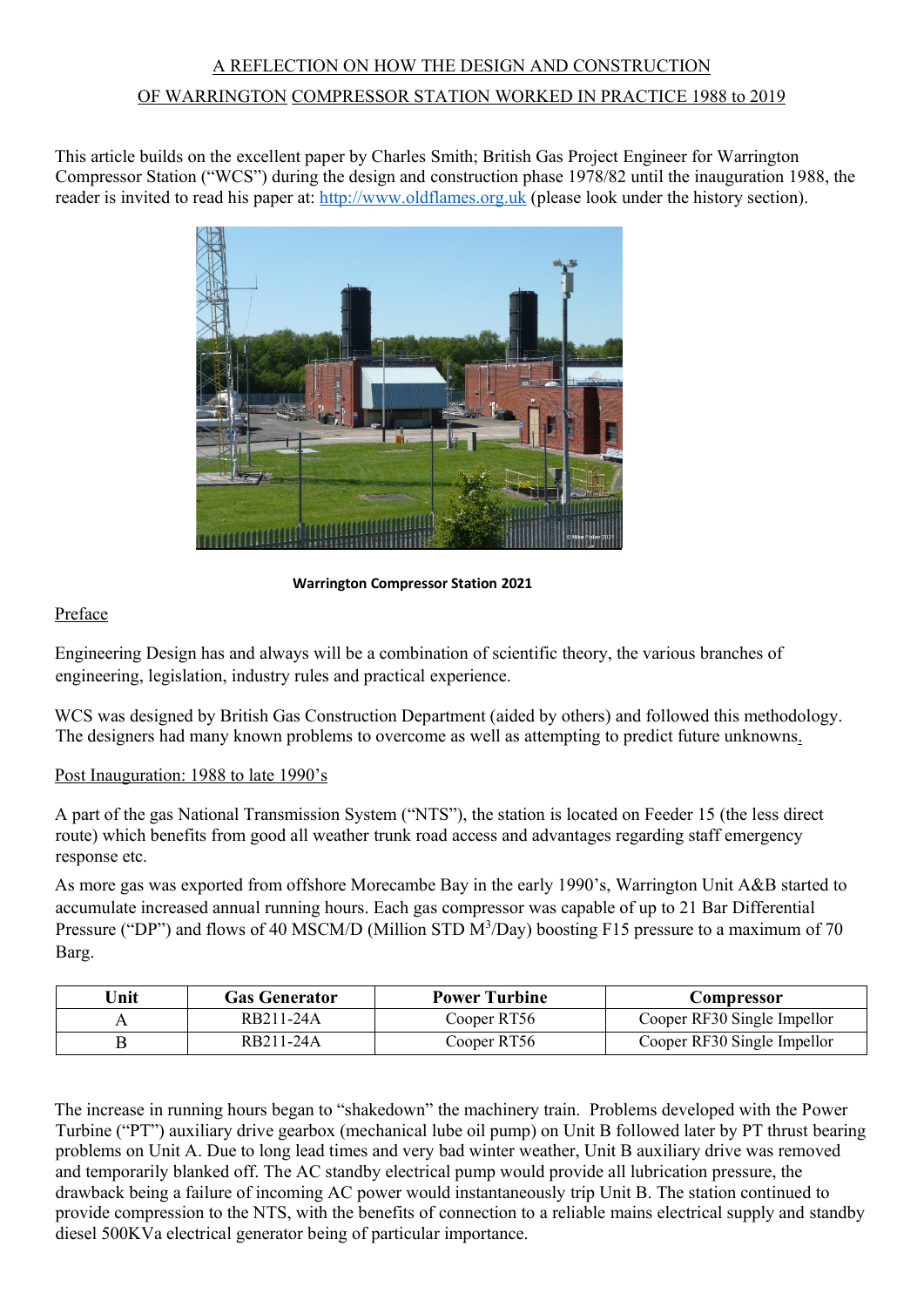





**Auxiliary Drive (Partial Image)**

Unit A, following extensive repairs to the whole Power Turbine thrust bearing assembly, was made available. Unit B gearbox was then repaired and returned to service.

Following the above, a complete auxiliary drive together with other, now designated strategic, spares were placed on stock.

A number of other drive failures occurred. These were associated with fatigue failures of the intermediate gearbox shaft, mechanical shaft/gear key failure and pump spline drive excessive wear. Solutions were installed in conjunction with the machinery supplier (Original Equipment Manufacturers ("OEM")) to overcome many of the above.

The author has fond memories of visiting the OEM works in Liverpool; having always been made to feel welcome despite this authors Manchester roots.

Prior to the formation of Transco in 1994, responsibility for NTS compressor stations rested with Plant Operations Department as part of British Gas Headquarters, Production and Supply Division. Post 1994, this responsibility was geographically divided and passed to respective Local Distribution Zone ("LDZ"), these being constituent parts of the old regional gas structure e.g. North West Gas etc. The LDZ's were poorly equipped to deal with turbo machinery issues. Some central technical support was created, but the needs of the UK compressor fleet were greater than the technical support available. Site staff pushed on with certain improvements such as installing two Dollinger RB211 lube oil console oil mist eliminators that resulted in notable reductions in oil use, saving thousands of pounds.

As gas flows from north to south through F15 increased, Warrington 'moved' more gas. The overall average F15 line pressure also increased. Due to this increased line pressure, the station's ability to complete a unit start sequence decreased.

This increased gas pressure inside the centrifugal compressor, increased the axial force applied to the thrust bearing by the combined impellor, rotor and thrust collar assembly (Fig 1). This prevented the power turbine / compressor from rotating (failed to breakaway trip), even when the gas generator (RB211) achieved idle speed.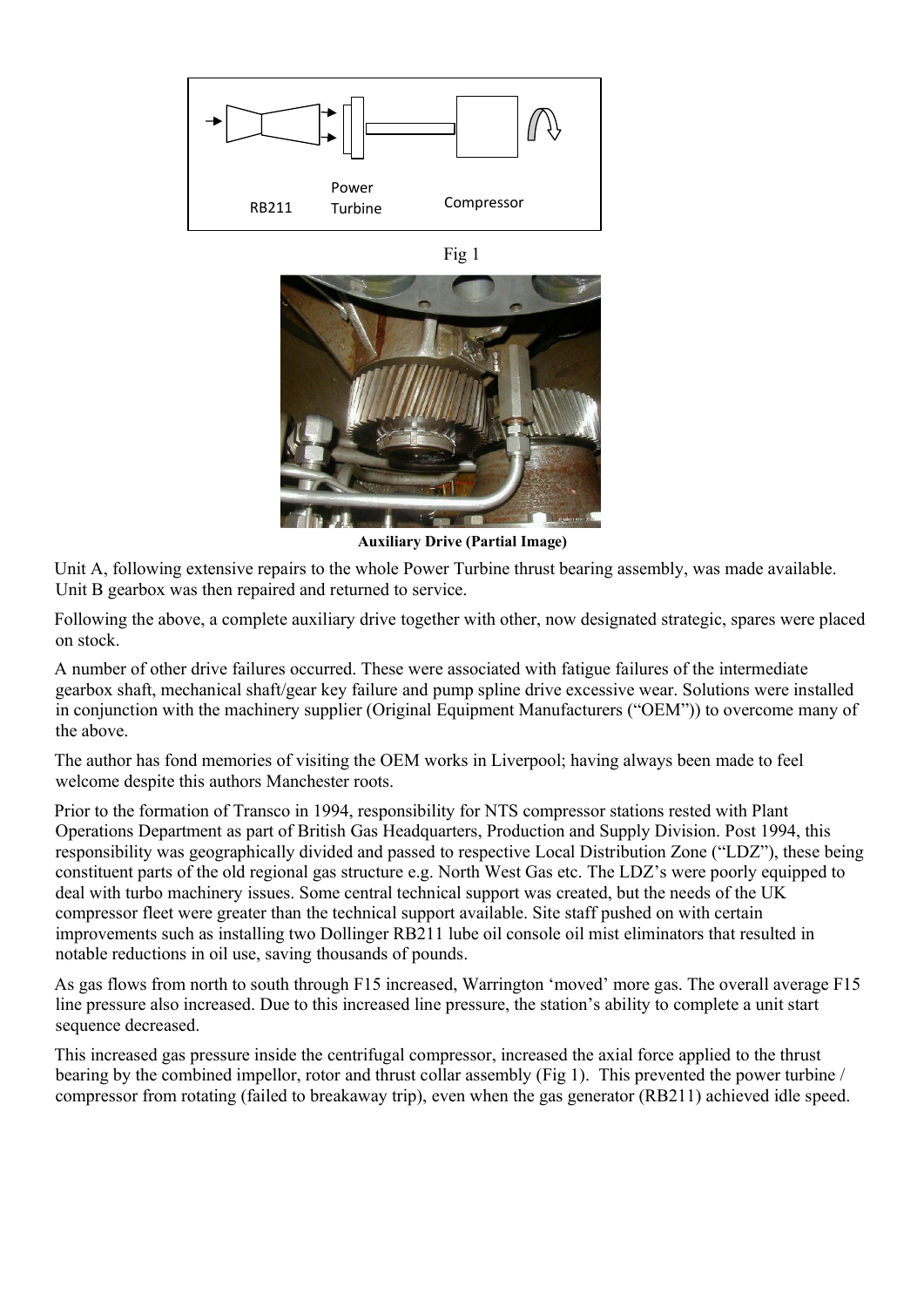



Warrington site staff and the OEM had been working independently on a solution to the breakaway problem, and a jacking oil system was designed and installed on Unit A. This system, operated only during the start sequence, applied high-pressure lube oil through an orifice drilled in each opposing thrust bearing pad within the compressor thrust bearing assembly, this forced the thrust collar away from the thrust bearing pads. The jacking oil arrangement resolved the power turbine / compressor breakaway problem.

1997 saw British Gas split into Centrica Plc and BG Plc. The creation, of the 'new' NTS, owned by BG Plc, resulted in responsibility returning (from LDZ's) to a centralised structure located at Hinckley, Leicestershire.

Following network analysis by the newly formed NTS, significantly more gas was forecast to flow down the west coast NTS, part of the so-called 'dash for gas'. The new NTS formed a construction department, albeit not on the scale of the previous 1980's department. Nevertheless, projects were developed to reinforce the NTS using the new and arguably controversial 'engineering for value' approach.

As part of the reinforcement, a second west coast feeder (F21) was constructed following a similar geographical route - the F15 AGI at Warrington became a multijunction for F15 and F21. In addition, analysis had indicated the current Warrington gas compressor design (21 Bar DP and 40 MSCM/D) would hinder the expected increase in flows, a gas compressor "re-wheel' followed, with a reduced DP of 15 Bar and an increased flow capacity of 60+MSCM/D. The jacking oil project was 'taken over' by the construction department.

Due to the reduction in impellor diameter of the re-wheeled compressor, there was a possibility the lateral force applied due to the increased line pressure (discussed earlier) would reduce (reduction in impellor area) negating the need for the jacking oil system. However, since the equipment had been purchased and the compressor was being dismantled, fitting the jacking oil system to Unit B made sense.

The "as built" 1980's compressor anti-surge valve arrangement (10" NB) had been flagged as a concern by site (insufficient valve diameter for re-wheel flow), however it was considered satisfactory by the construction department. Following operation of the re-wheeled machines, it became evident that further work would be required on the anti surge valves. These were subsequently replaced with valves 60% larger in diameter.

Both Unit A and B utilised a Halon type gaseous fire extinguisher system. However, following the introduction of the United Nations Montreal Protocol, and subsequent phasing out of ozone depleting Halon gases, the system was replaced with a Hi Fog water mist system.

#### 2000 to 2010

BG Group demerged the UK Gas Transmission business, formally known as Transco, in year 2000 and named it Lattice Group plc.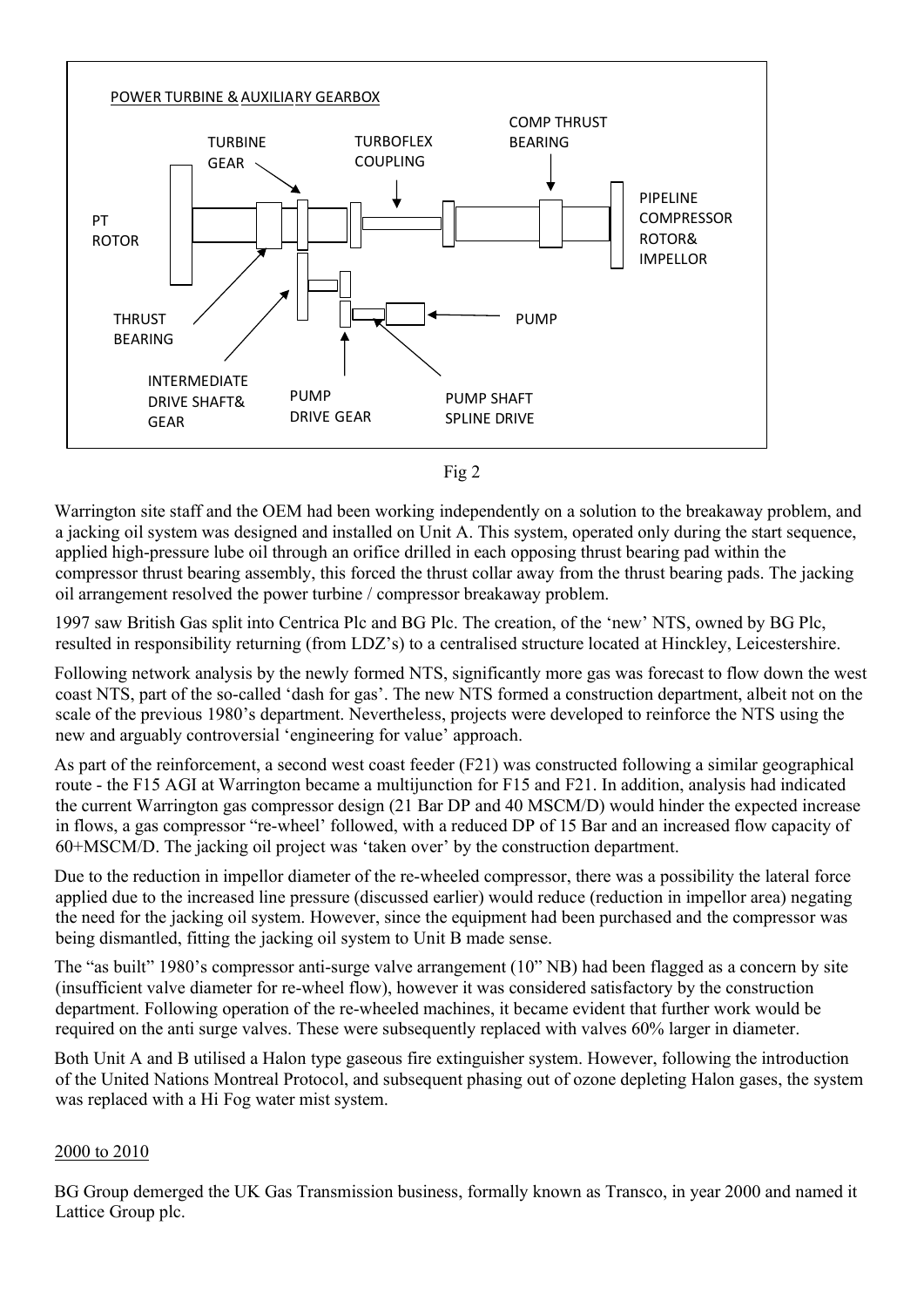The corporate structure changed again, Lattice Group merged with National Grid to form National Grid Transco in 2002, later becoming National Grid in 2005.



**Warrington Centrifugal Gas Compressor** 

The site continued to operate as a base load site (10 months p.a.) for the Gas National Control Centre ("GNCC") when either Unit A or B would be on line, with changeovers to allow for gas generator washing.

As the decade progressed, the usual maintenance operations took place, mainly gas generator (RB211) overhauls and improvements such as the 24000 Hrs  $7<sup>th</sup>$  stage IP compressor outlet guide vane ("OGV") ring being installed. This reduced the risk of OGV ring failure and increasing the time between overhauls. The batteries for the station emergency DC electrical supplies were also replaced.

Following inspection and the discovery of significant corrosion, both unit exhaust stacks were replaced with a Cullum Detuners turret arrangement.

The gas generator air intake two-stage filter system was replaced with a single stage bag filter colloquially known as 'teabags'.

The original Rolls Royce supplied Lucus gas starter motors were replaced with a Hilliard helical transverse type for starting the RB211 gas generator. Overhaul of the Lucas type became more difficult as the OEM could no longer support repairs etc. Due to the integrity requirements of such devices, third party repairs were not considered to be an option, hence adoption of the Hilliard.

Towards the end of the decade both Unit A and B control systems were becoming more unreliable, reducing start probability and MTBF. Site staff had pushed to secure an all-encompassing control system project, rather than a piecemeal approach, to improve reliability and safety compliance. The station, both units and the fire control system were included in the proposed scope.

As the replacement control system financial sanction papers progressed, a project to replace the control building roof and those on Unit A and B was pushed forward by site staff. It would have been foolish to install a new control system in a building with a failing 25year old flat roof.

Both in line station suction scrubber vessels (BS5500) where isolated, vented and purged to air to allow for confined space entry. Significant amounts of accumulated pipeline detritus were removed and a12 yearly PSSR inspection completed.

#### 2010 to 2019

All the roofs were replaced. The control building utilised a slightly pitched insulated three layer felt system to prevent 'ponding'.

Early in the decade, once a long station outage period had been agreed, installation of the new control system commenced and incorporated many operational improvements to reflect newer thinking on process safety, human factors and operational reliability.

In order to reduce significantly the need to enter Unit A or B compressor buildings whilst in operation, video imaging and crucial additional instrumentation were installed, using transmitters rather than switches e.g. gas generator lube oil level indication, power turbine/compressor lube oil, seal oil tank level etc. Remote dynamic